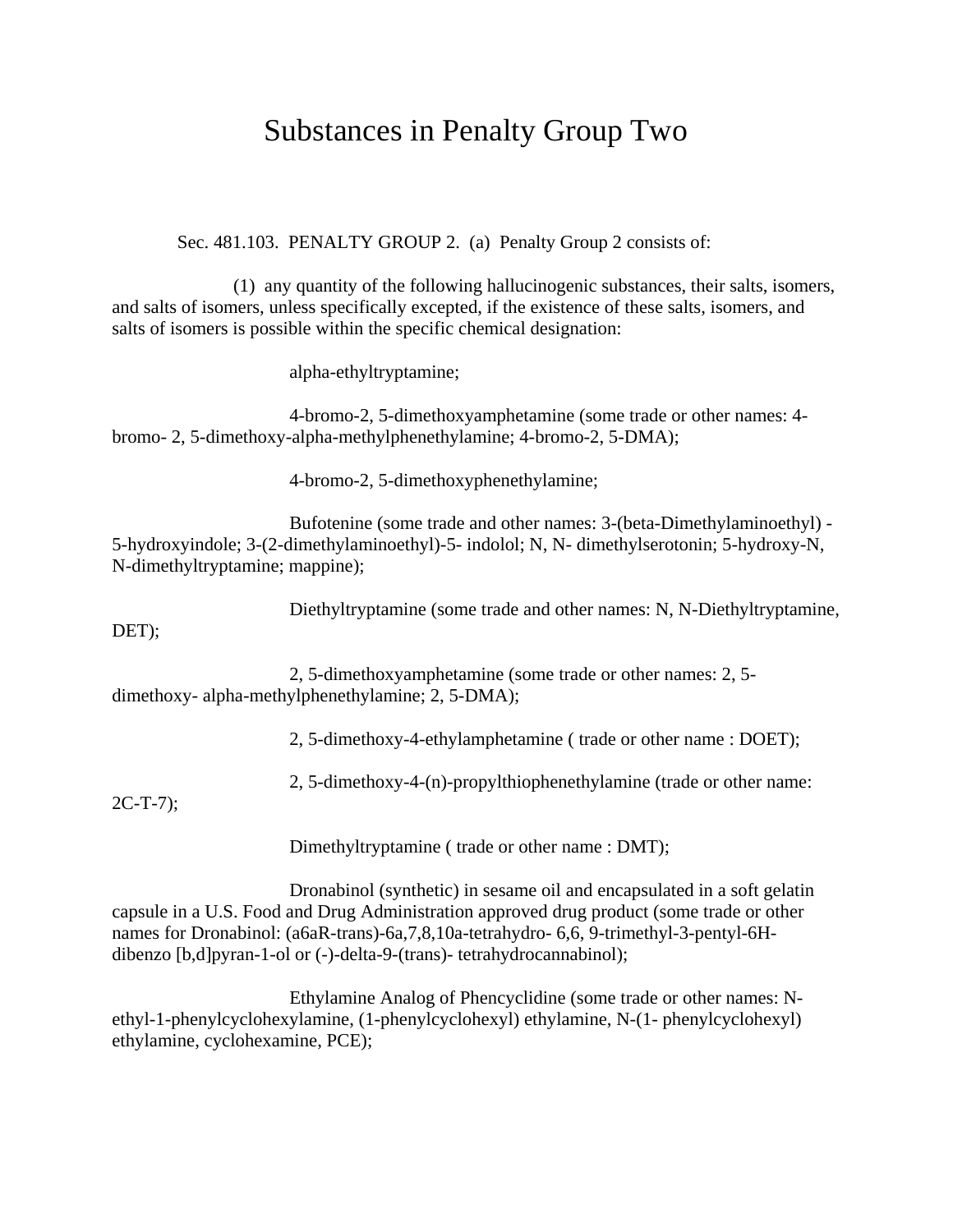Ibogaine (some trade or other names: 7-Ethyl-6, 6, beta 7, 8, 9, 10, 12, 13-octahydro-2-methoxy-6, 9-methano-5H-pyrido [1', 2':1, 2] azepino [5, 4-b] indole; tabernanthe iboga.);

Mescaline;

5-methoxy-3, 4-methylenedioxy amphetamine;

4-methoxyamphetamine (some trade or other names: 4-methoxy-alphamethylphenethylamine; paramethoxyamphetamine; PMA);

1-methyl- 4-phenyl-4-propionoxypiperidine (MPPP, PPMP);

4-methyl-2, 5-dimethoxyamphetamine (some trade and other names: 4 methyl-2, 5-dimethoxy-alpha-methylphenethylamine; "DOM"; "STP");

3,4-methylenedioxy methamphetamine (MDMA, MDM);

3,4-methylenedioxy amphetamine;

3,4-methylenedioxy N-ethylamphetamine (Also known as N-ethyl

MDA);

Nabilone (Another name for nabilone: (+)-trans-3-(1,1-dimethylheptyl)- 6,6a, 7,8,10,10a-hexahydro-1- hydroxy-6,6- dimethyl-9H-dibenzo[b,d] pyran-9-one;

N-benzylpiperazine (some trade or other names: BZP; 1-

benzylpiperazine);

N-ethyl-3-piperidyl benzilate;

N-hydroxy-3,4-methylenedioxyamphetamine (Also known as N-hydroxy

MDA);

4-methylaminorex;

N-methyl-3-piperidyl benzilate;

Parahexyl (some trade or other names: 3-Hexyl-1-hydroxy-7, 8, 9, 10 tetrahydro-6, 6, 9-trimethyl-6H-dibenzo [b, d] pyran; Synhexyl);

1-Phenylcyclohexylamine;

1-Piperidinocyclohexanecarbonitrile (PCC);

Psilocin;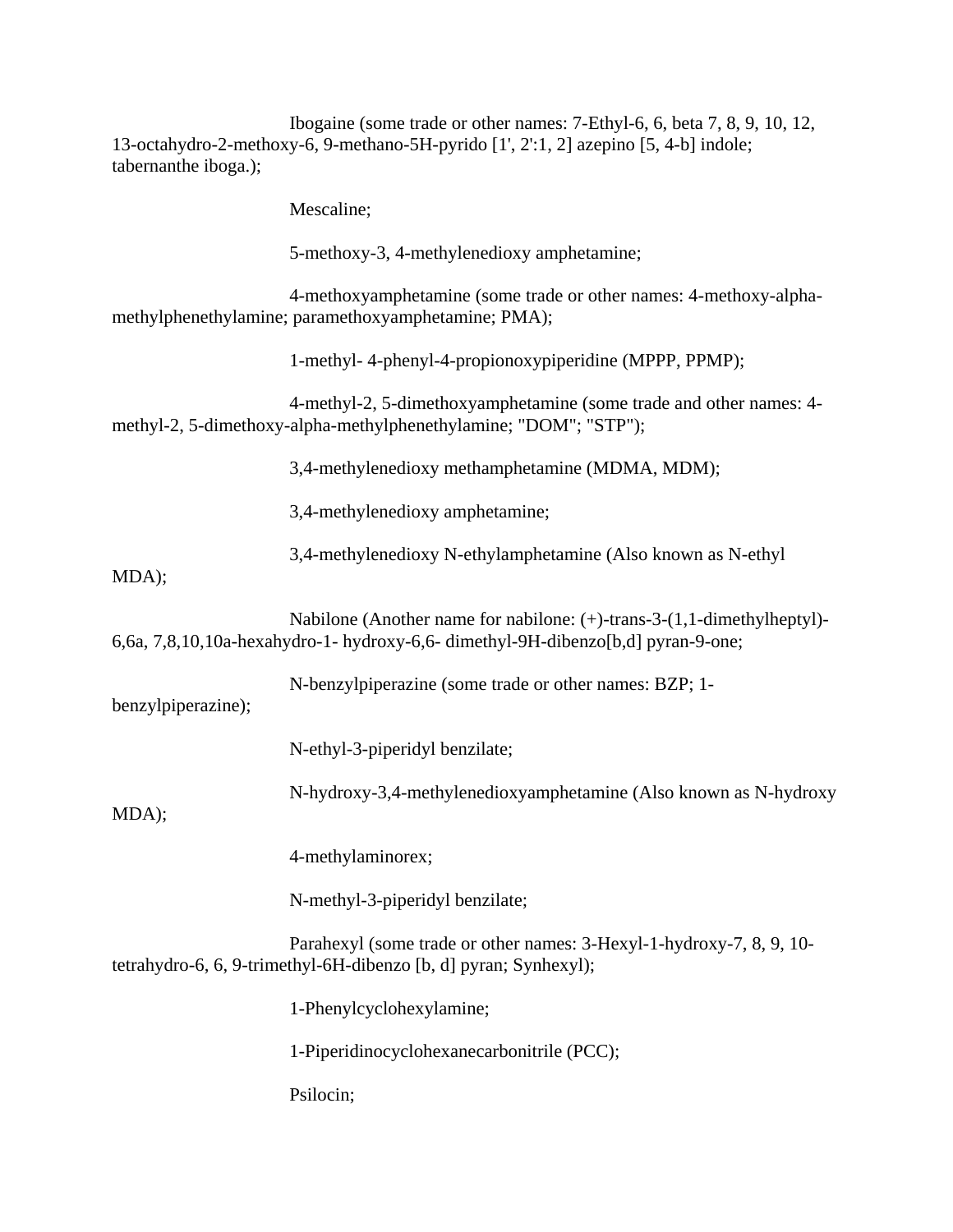Psilocybin;

Pyrrolidine Analog of Phencyclidine (some trade or other names: 1-( 1 phenylcyclohexyl)-pyrrolidine, PCPy, PHP);

Tetrahydrocannabinols, other than marihuana, and synthetic equivalents of the substances contained in the plant, or in the resinous extractives of Cannabis, or synthetic substances, derivatives, and their isomers with similar chemical structure and pharmacological activity such as:

| isomers; | delta-1 cis or trans tetrahydrocannabinol, and their optical  |
|----------|---------------------------------------------------------------|
| isomers; | delta-6 cis or trans tetrahydrocannabinol, and their optical  |
| isomers; | delta-3, 4 cis or trans tetrahydrocannabinol, and its optical |

compounds of these structures, regardless of numerical designation of atomic positions, since nomenclature of these substances is not internationally standardized;

Thiophene Analog of Phencyclidine (some trade or other names: 1-[1-( 2-thienyl) cyclohexyl] piperidine; 2-Thienyl Analog of Phencyclidine; TPCP, TCP);

1-pyrrolidine (some trade or other name : TCPy);

1-(3-trifluoromethylphenyl)piperazine (trade or other name: TFMPP);

and

3,4,5-trimethoxy amphetamine;

(2) Phenylacetone (some trade or other names: Phenyl-2-propanone; P2P, Benzymethyl ketone, methyl benzyl ketone); and

(3) unless specifically excepted or unless listed in another Penalty Group, a material, compound, mixture, or preparation that contains any quantity of the following substances having a potential for abuse associated with a depressant or stimulant effect on the central nervous system:

Aminorex (some trade or other names: aminoxaphen; 2-amino-5-phenyl-2-oxazoline; 4,5-dihydro-5-phenyl-2-oxazolamine);

Amphetamine, its salts, optical isomers, and salts of optical isomers;